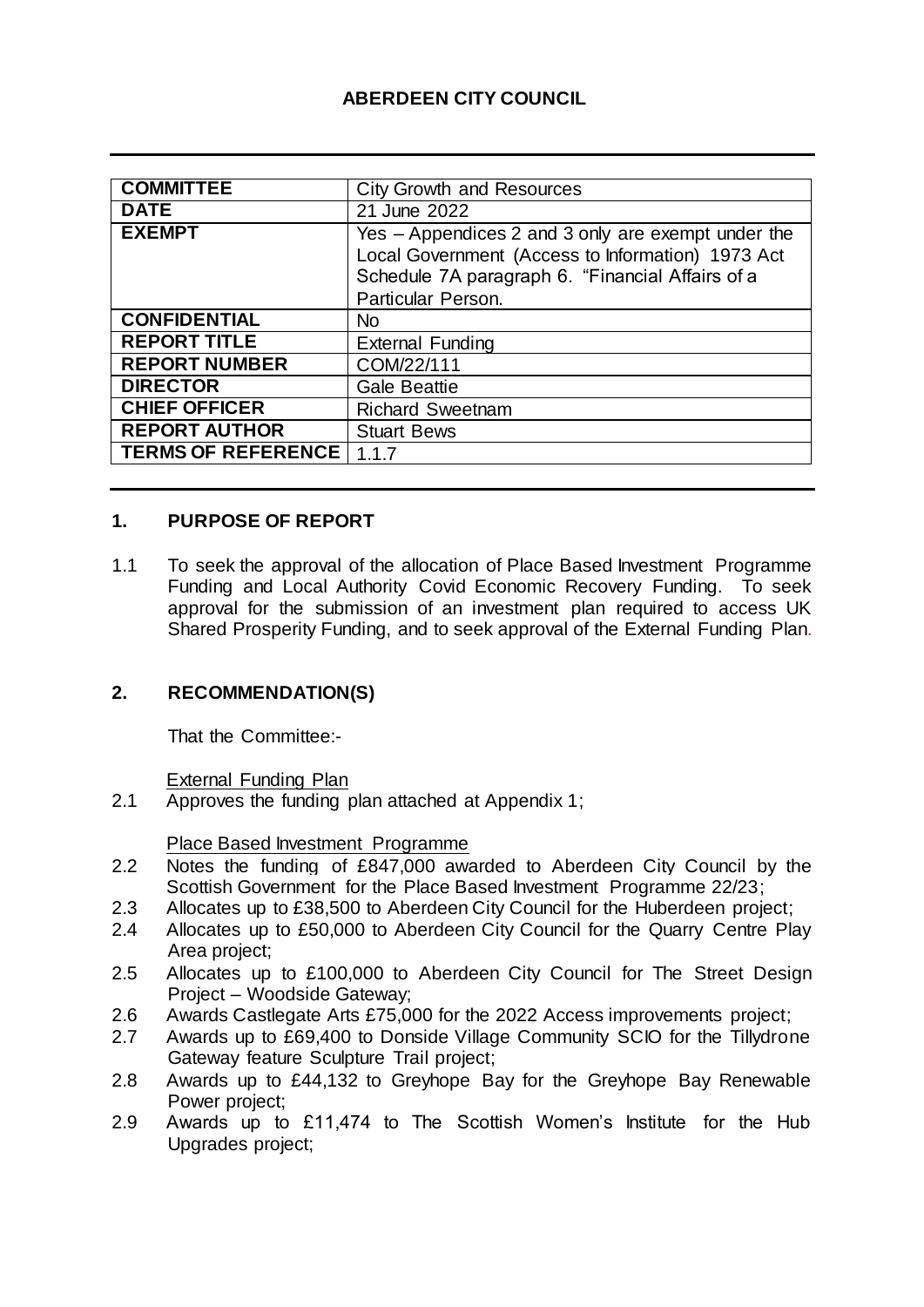- 2.10 Awards up to £76,500 to The Kings Community foundation for the Bridge Centre, Torry project; and
- 2.11 Awards up to £253,981 to Tillydrone Community Development trust SCIO for the Benholms Tower and Gateway project.
- 2.12 Agree that any remaining funds from Place Based Investment Programme 22/23 be allocated to any other approved project which may require additional resources following consultation with Convener and Vice Convener of City Growth and Resources Committee.

Local Authority Covid Economic Recovery Fund

- 2.13 Noted the funding of £2,865,000 awarded to Aberdeen City Council from the Scottish Government for the Local Authority Covid Economic Recovery Fund (LACER);
- 2.14 Allocates up to £407,589 to Aberdeen City Council for the Hardship Support Programme;
- 2.15 Awards up to £20,000 to Aberdeen Foyer for the Cash First Project;
- 2.16 Awards up to £37,212 to Aberdeen Foyer for the Financial Inclusion Services project;
- 2.17 Awards up to £39,212 to Aberdeen Foyer to the Community Food hub project;
- 2.18 Allocates up to £95,000 to Aberdeen City Council for the Creative Incubator Feasibility study project;
- 2.19 Awards up to £1,924,440 to Aberdeen Inspired for the Aberdeen Gift Card project;
- 2.20 Awards up to £76,147 to CFine for the Community Pantry project;
- 2.21 Awards up to £115,400 to ABERNecessities for the Brighter Future project; and
- 2.22 Awards up to £150,000 to Gray's School of Art on behalf of Culture Aberdeen for the use of vacant city centre units for cultural activities project.

#### UK Shared Prosperity Fund

2.23 Notes the indicative allocation of UK Shared Prosperity Funding of £7,156,832 to Aberdeen from the UK Government and Instruct the Chief Officer City Growth to submit the Investment Plan by 1<sup>st</sup> August 2022 following consultation with the Convenor of City Growth and Resources Committee, Vice Convenor of City Growth and Resources Committee and the Co-Leaders of Aberdeen City Council.

Just Transition Fund

2.24 Notes the launch of the Just Transition Fund by the Scottish Government, committing £500m of financing for the North East and Moray over 10 years. Year one allocation of £20m is now open for expressions of interest, with further detail in the External Funding Plan at Appendix 1.

## **3. CURRENT SITUATION**

#### External Funding Plan

3.1 Over the last 12 months both the Scottish Government and UK Government have been developing new funding programmes to replace the EU Structural Funds. The Funding Plan in Appendix 1 outlines some of these funds and looks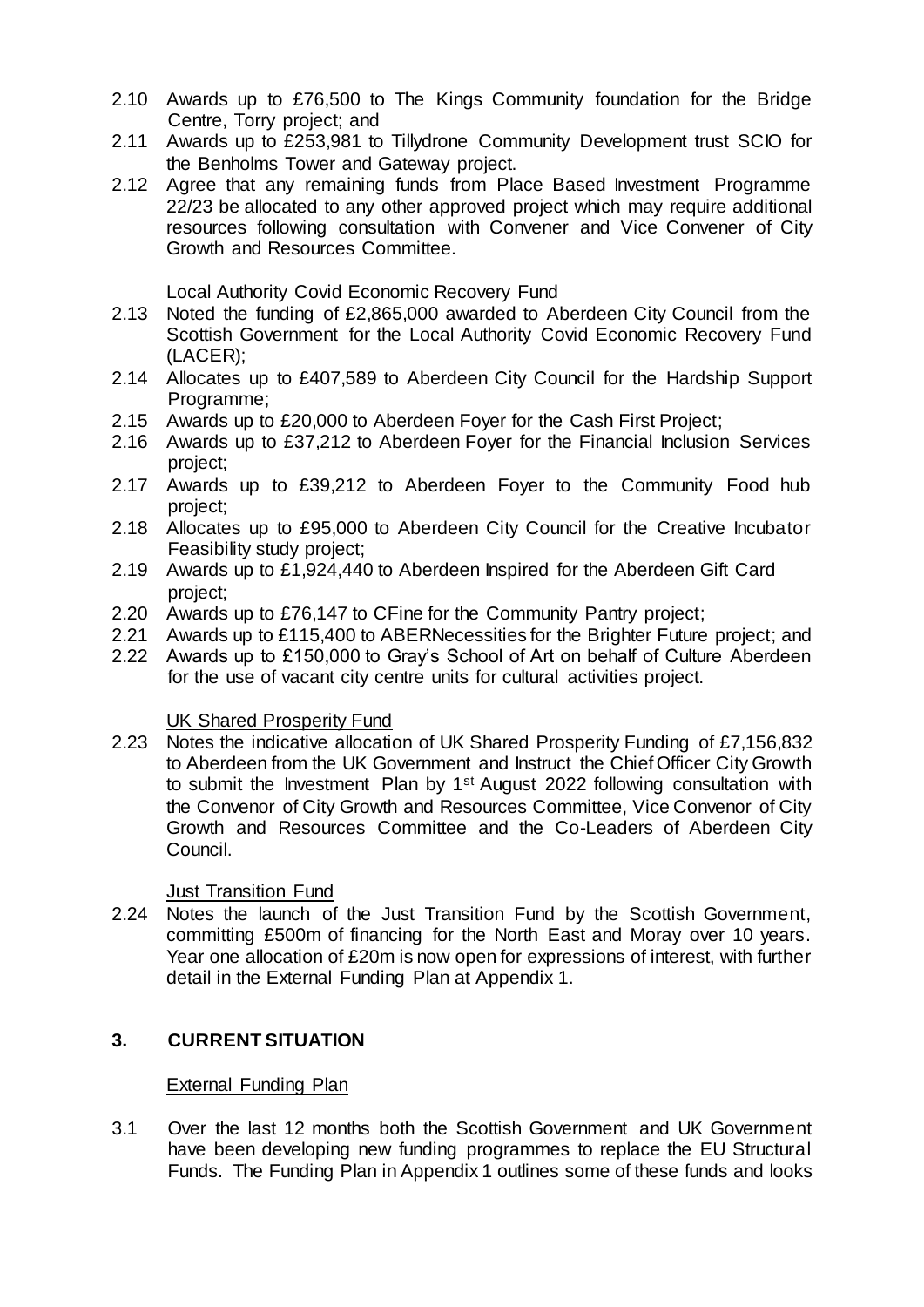to demonstrate how they may be used to support implementation of strategic priorities across the city with many of these funds expect to run over at least the next three years.

3.2 The Council's External Funding Team provides critical support to the Council's Grant Funding Procedure. This aims to ensure consistency in the approach taken by the Council towards grant funding noting both the legal and financial implications. The Funding Plan provides further information on the support provided, the approach to ensure compliance and best value, and enables the Council to prioritise resources in response to the current funds available.

#### Place Based Investment Programme

- 3.3 For 2022/23, the Council has been allocated £847,000 by the Scottish Government to administer in line with the Place Based Investment Programme. The objectives of the fund are:
	- to link and align place-based initiatives and establish a coherent local framework to implement the Place Principle;
	- to support place policy ambitions such as town centre revitalisation, community led regeneration, 20 minute neighbourhoods and Community Wealth Building;
	- to ensure that all place-based investments are shaped by the needs and aspirations of local communities;
	- to accelerate ambitions for net zero, wellbeing and inclusive economic development, tackling inequality and disadvantage, community involvement and ownership
- 3.4 Officers ran a challenge fund seeking project applications for this fund in line with set criteria and guidance which was published on the Council's website. A total of 14 applications were received seeking a total of £1,607,78, significantly exceeding the available funds of £847,000 for this financial year.
- 3.5 Officers have assessed the applications received against the criteria resulting in the recommendations made within the report. A summary of each application is provided at Appendix 2. The table below summarises the applications received, and the recommended awards per project based on the available funds.
- 3.6 Officers identify additional suitable proposals for a future Committee to consider with the remaining funds.

| <b>Applicant</b>            | <b>Project</b>      | <b>Review</b><br>Recommendationproject                                                  | Total<br><b>cost</b> | Grant<br>requested Proposed | Grant<br>to award<br>from PBIP<br>22/23 |
|-----------------------------|---------------------|-----------------------------------------------------------------------------------------|----------------------|-----------------------------|-----------------------------------------|
| Aberdeen<br><b>Inspired</b> | Festoon<br>Lighting | Not progressed –<br>Links to Place<br><b>Based Investment</b><br>Programme aims<br>land | £34,800              | £34,800                     | E0                                      |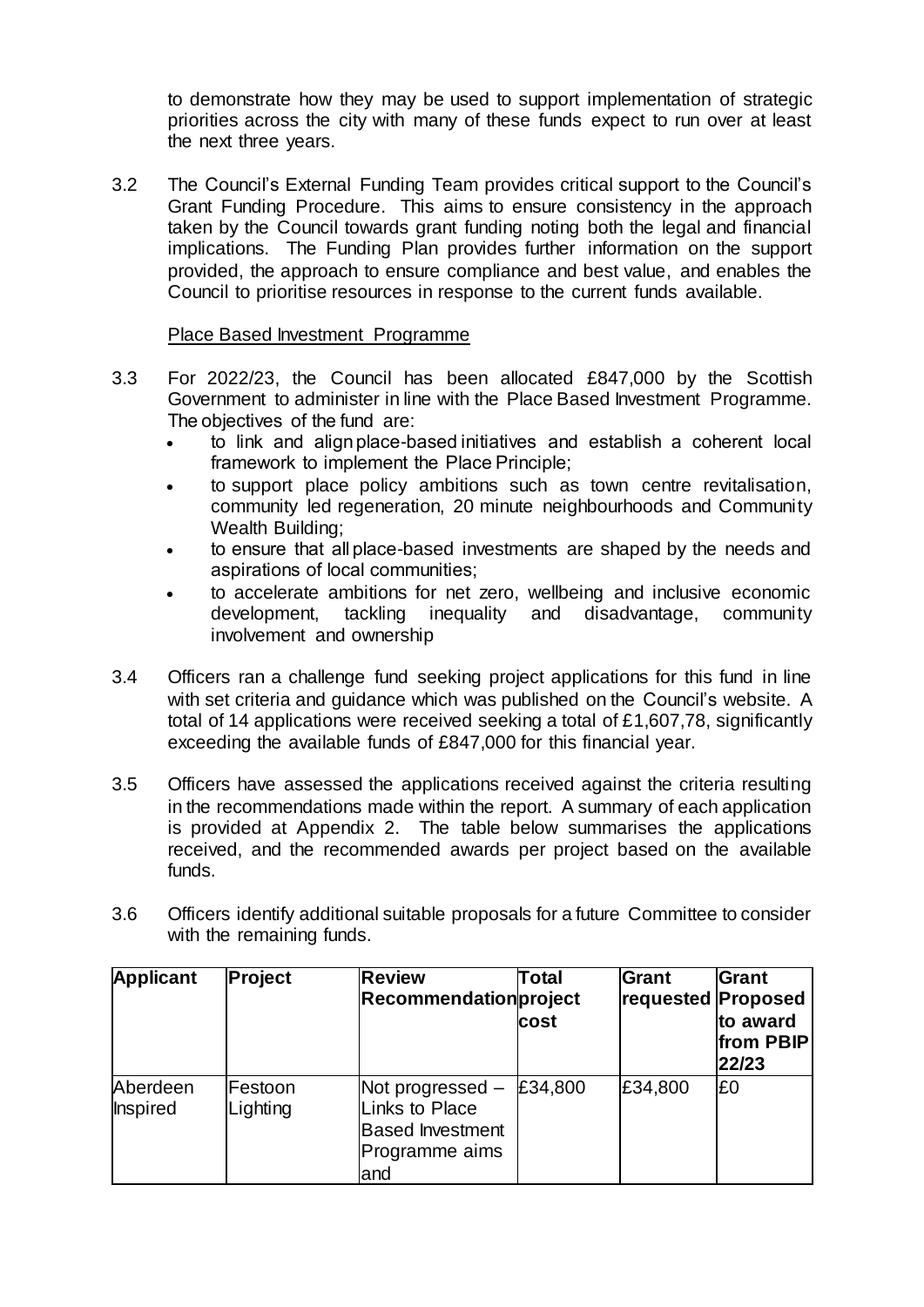| <b>Applicant</b>                | Project                                               | <b>Review</b><br>Recommendationproject                                                                                                                 | Total<br>cost | Grant<br>requested | Grant<br>Proposed<br>to award<br>from PBIP<br>22/23 |
|---------------------------------|-------------------------------------------------------|--------------------------------------------------------------------------------------------------------------------------------------------------------|---------------|--------------------|-----------------------------------------------------|
|                                 |                                                       | objectives were<br>not clearly defined                                                                                                                 |               |                    |                                                     |
| Aberdeen<br>Inspired            | <b>Urban Green</b><br>Space<br>(Parklets)<br>Phase 3  | Not progressed $-$ £70,000<br>The works<br>proposed are not<br>clearly defined<br>within the<br>application                                            |               | £70,000            | £0                                                  |
| Aberdeen<br>Inspired            | <b>Smith Screen</b><br>Lighting                       | Not progressed $-$ £22,000<br><b>Links to Place</b><br><b>Based Investment</b><br>Programme aims<br>and<br>objectives were<br>not clearly defined      |               | £22,000            | £0                                                  |
| Aberdeen<br><b>City Council</b> | Huberdeen                                             | Recommended -<br>Good links to<br>PBIP objectives<br>and LOIP - highly<br>community<br>focused.                                                        | £38,500       | £38,500            | £38,500                                             |
| Aberdeen<br><b>City Council</b> | <b>Quarry centre</b><br>Play Area<br>Refurbishment    | Recommended -<br>Good links to<br>PBIP all<br>objectives, Strong<br>contribution to<br>LOIP.                                                           | £50,000       | £50,000            | £50,000                                             |
| Aberdeen<br><b>City Council</b> | The street<br>Design Project<br>– Woodside<br>Gateway | Recommended -<br>This project links<br>well with<br>community led<br>regeneration and<br>community<br>involvement as<br>well as objectives<br>of PBIP. | £100,000      | £100,000           | £100,000                                            |
| Castlegate<br>Arts              | 2022 Access<br>improvements                           | Recommended-<br>Good links to<br>PBIP objectives -<br>specifically<br>tackling inequality<br>and disadvantage,<br>town centre<br>revitalisation and    | £95,000       | £75,000            | £75,000                                             |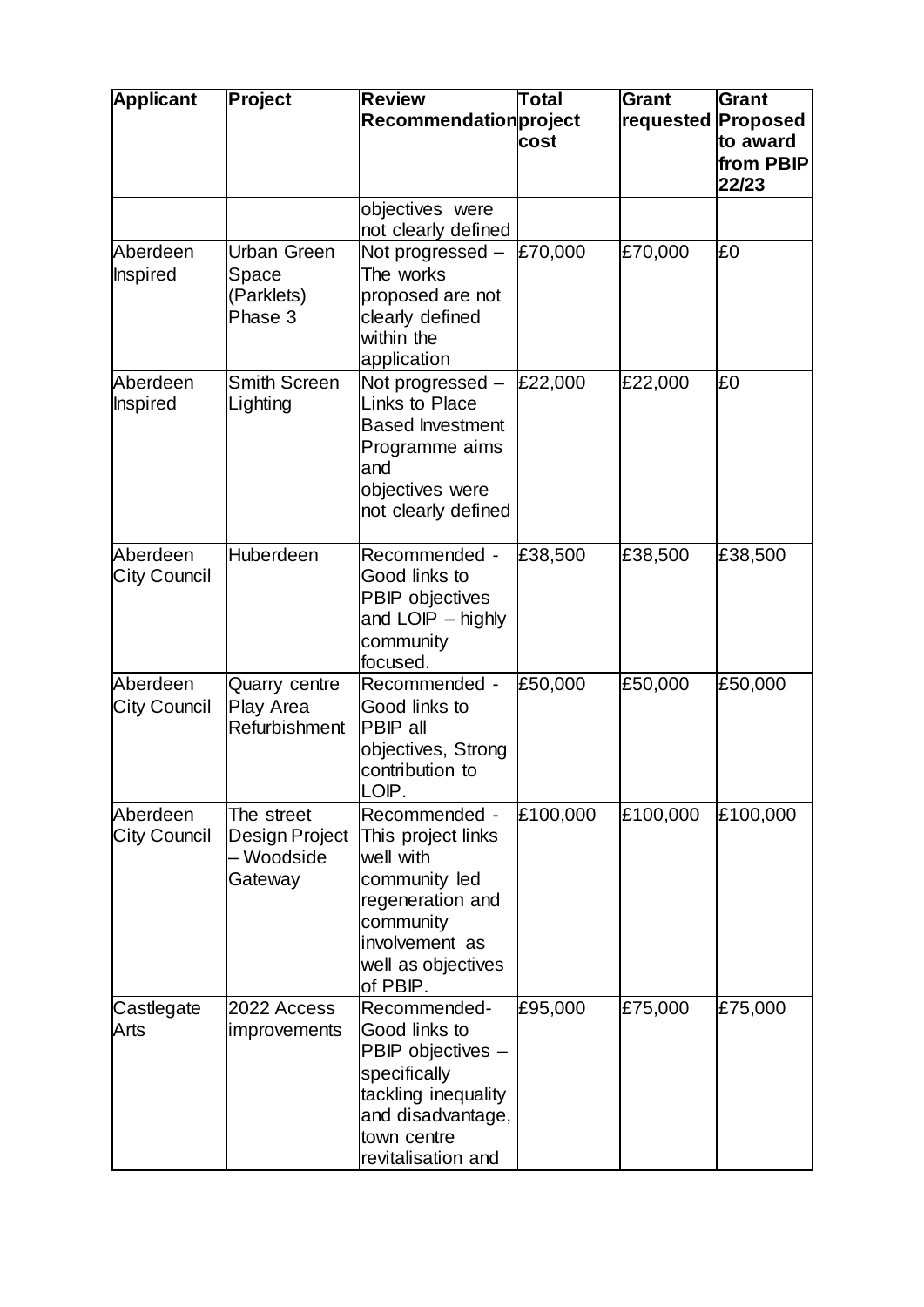| <b>Applicant</b>                               | Project                                                                | <b>Review</b><br>Recommendationproject                                                                                                                                                                                                                                                                                                                                                                                                                            | <b>Total</b><br>cost | Grant<br>requested | Grant<br>Proposed<br>to award<br>from PBIP<br>22/23 |
|------------------------------------------------|------------------------------------------------------------------------|-------------------------------------------------------------------------------------------------------------------------------------------------------------------------------------------------------------------------------------------------------------------------------------------------------------------------------------------------------------------------------------------------------------------------------------------------------------------|----------------------|--------------------|-----------------------------------------------------|
|                                                |                                                                        | 20 minute<br>neighbourhoods.                                                                                                                                                                                                                                                                                                                                                                                                                                      |                      |                    |                                                     |
| Donside<br>Village<br>Community<br><b>SCIO</b> | <b>Tillydrone</b><br>Gateway<br>Feature<br>Sculpture Trail             | Recommended -<br>This project has<br>shown community<br>engagement and<br>links well to<br>community led<br>regeneration as<br>well as PBIP<br>objectives.                                                                                                                                                                                                                                                                                                        | £69,400              | £69,400            | £69,400                                             |
| Greyhope<br>Bay                                | Greyhope Bay<br>Renewable<br>Power                                     | Recommended -<br>This project has<br>shown great<br>community<br>involvement and<br>commitments to<br>net zero alongside<br>the PBIP<br>objectives.                                                                                                                                                                                                                                                                                                               | £44,132              | £44,132            | £44,132                                             |
| Friends of<br>Hazlehead                        | Hazlehead<br>Children's<br>Playpark<br>Redevelopment community<br>2022 | Not progressed -<br>Project showed<br>limited evidence of<br>engagement. The<br>funding requested<br>was £737,000,<br>with limited other<br>sources of funding<br>to reduce the ask<br>of PBIP.<br>The project has<br>been phased,<br>however there is<br>no evidence of<br>how future phases<br>to complete the<br>project will be<br>funded.<br>External funding<br>Team will continue<br>to work with the<br>applicant to<br>identify additional<br>sources of | £862,000             | £737,000           | £0                                                  |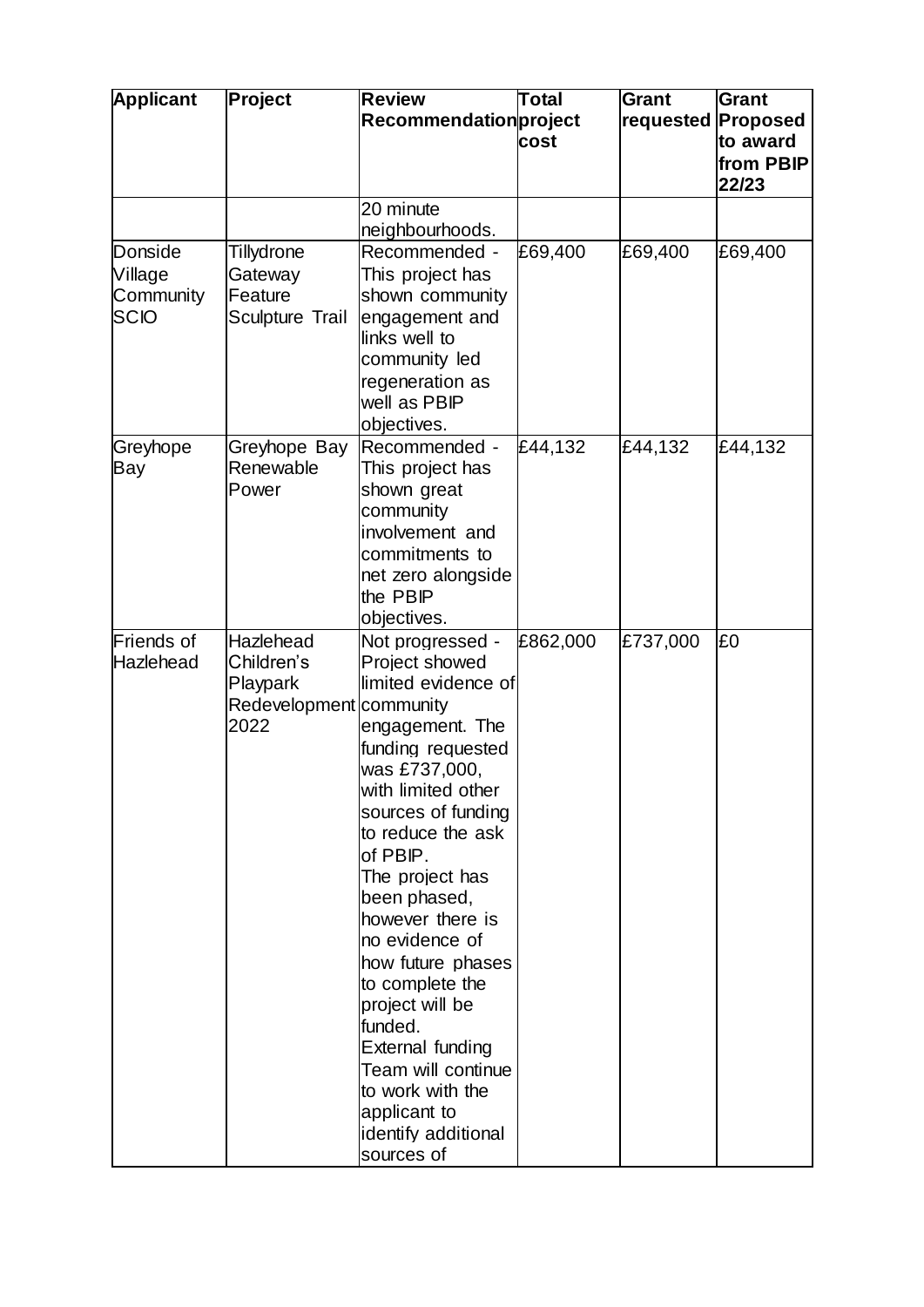| <b>Applicant</b>                                            | Project                                                      | <b>Review</b><br>Recommendation project                                                                                                                                                                                                             | Total<br>cost                  | <b>Grant</b><br>requested Proposed | <b>Grant</b><br>to award<br>from PBIP<br>22/23 |
|-------------------------------------------------------------|--------------------------------------------------------------|-----------------------------------------------------------------------------------------------------------------------------------------------------------------------------------------------------------------------------------------------------|--------------------------------|------------------------------------|------------------------------------------------|
|                                                             |                                                              | funding.                                                                                                                                                                                                                                            |                                |                                    |                                                |
| Scottish<br>Women's<br><b>Institutes</b>                    | Hub Upgrades                                                 | Recommended - $E12,474$<br>Has high<br>community benefit<br>and is a good fit<br>with the PBIP<br>objectives.                                                                                                                                       |                                | £11,474                            | £11,474                                        |
| Symphony<br>Cafe                                            | Set up an<br>environmentally initial gateway<br>guild street | Ineligible - Failed<br>friendly café on criteria. Guidelines<br>state - Have not<br>for profit status,<br>such as being a<br>registered charity,<br>social enterprise<br>or community<br>interest.<br>Symphony café is<br>a for profit<br>business. | £75,000                        | £25,000                            | £0                                             |
| The Kings<br>Community<br>Foundation                        | The Bridge<br>Street Centre -<br>Torry                       | Recommended -<br>Has high<br>community focus,<br>working with<br>external charities<br>to help people in<br> need. Strong links<br>with the PBIP<br>objectives and the<br>LOIP.                                                                     | £213,320                       | £76,500                            | £76,500                                        |
| Tillydrone<br>Community<br>Development<br><b>Trust SCIO</b> | <b>Benholms</b><br>Town and<br>Gateway                       | Recommended -<br>This project links<br>well to 20 minute<br>neighbourhood,<br>community led<br>regeneration and<br>demonstrates<br>good links to PBIP<br>objectives.                                                                                | £676,000                       | £253,981                           | £253,981                                       |
| Unallocated                                                 |                                                              |                                                                                                                                                                                                                                                     |                                |                                    | £128,013                                       |
| <b>TOTAL</b>                                                |                                                              |                                                                                                                                                                                                                                                     | £2,361,626 £1,607,787 £777,000 |                                    |                                                |
|                                                             |                                                              |                                                                                                                                                                                                                                                     |                                |                                    |                                                |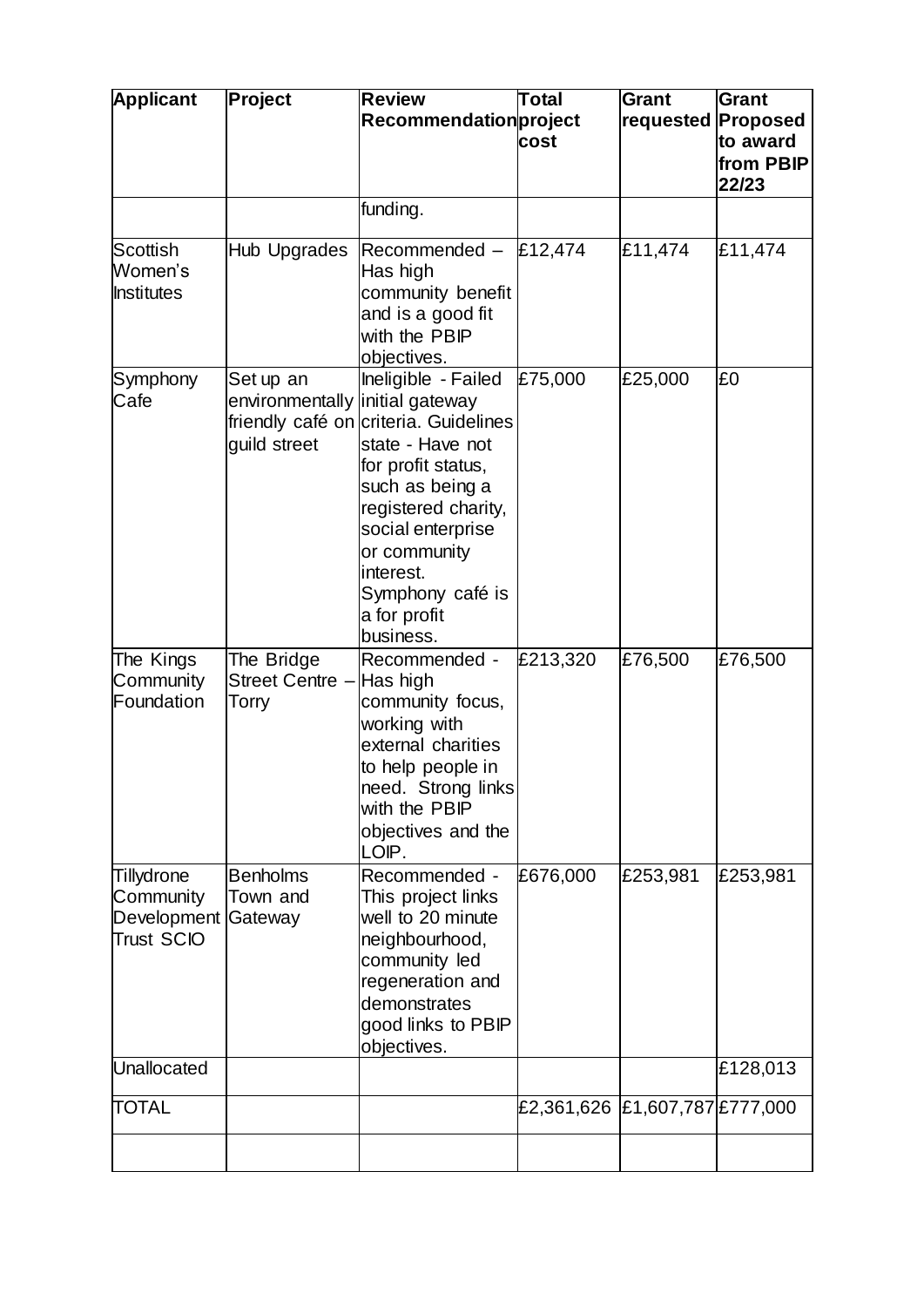#### Local Authority Covid Economic Recovery Fund

- 3.7 The Scottish Government made £80m of funding available across Scotland through the Local Authority Covid Economic Recovery Fund announced in February 2022. Using an existing settlement formula, £2,865,000 was allocated to the Council area.
- 3.8 Officers have received guidance from the Scottish Government around the key principles for the allocation of the funding. These are summarised as:
	- These funds can be used by Local Authorities on interventions that support local economic recovery and contribute to businesses being able to move from surviving the period of trading restrictions towards recovery, growth, adaptation and building resilience.
	- These funds can be used by Local Authorities on projects that can rebuild consumer confidence and stimulate demand and economic activity in their specific contexts.
	- These funds can be used by Local Authorities to support the low-income households, that are disproportionately impacted by the pandemic and the current cost of living crisis, become more economically active
- 3.9 Officers have assessed the fourteen applications received against the criteria resulting in the recommendations made within the report. A summary of each application is provided at Appendix 3.

| 3.10 The table below summarises the applications received, and the recommended |
|--------------------------------------------------------------------------------|
| awards per project based on the funds available.                               |

| <b>Applicant</b>         | Project                                          | <b>Review</b><br><b>Recommendation</b>                                                                                                 | Grant<br><b>Requested</b> | Grant<br><b>Proposed</b><br>to Award<br>from<br><b>LACER</b> |
|--------------------------|--------------------------------------------------|----------------------------------------------------------------------------------------------------------------------------------------|---------------------------|--------------------------------------------------------------|
| Aberdeen City<br>Council | Hardship<br>Support                              | Partially successful -<br>flexible on funding as it<br>will be re-distributed to<br>external organisations<br>providing direct support | £500,000                  | £407,589                                                     |
| Aberdeen Foyer           | <b>Cash First</b>                                | Successful - direct<br>support of hardship,<br>providing essentials.                                                                   | £20,000                   | £20,000                                                      |
| Aberdeen Foyer           | Financial<br><b>Inclusion</b><br><b>Services</b> | Successful - meeting<br>increased demand for a<br>financial assistance and<br>skills.                                                  | £37,212.03                | £37,212                                                      |
| Aberdeen Foyer           | Community<br>Food Hub                            | Successful - direct<br>support of hardship,<br>additional resources to                                                                 | £39,212.03                | £39,212                                                      |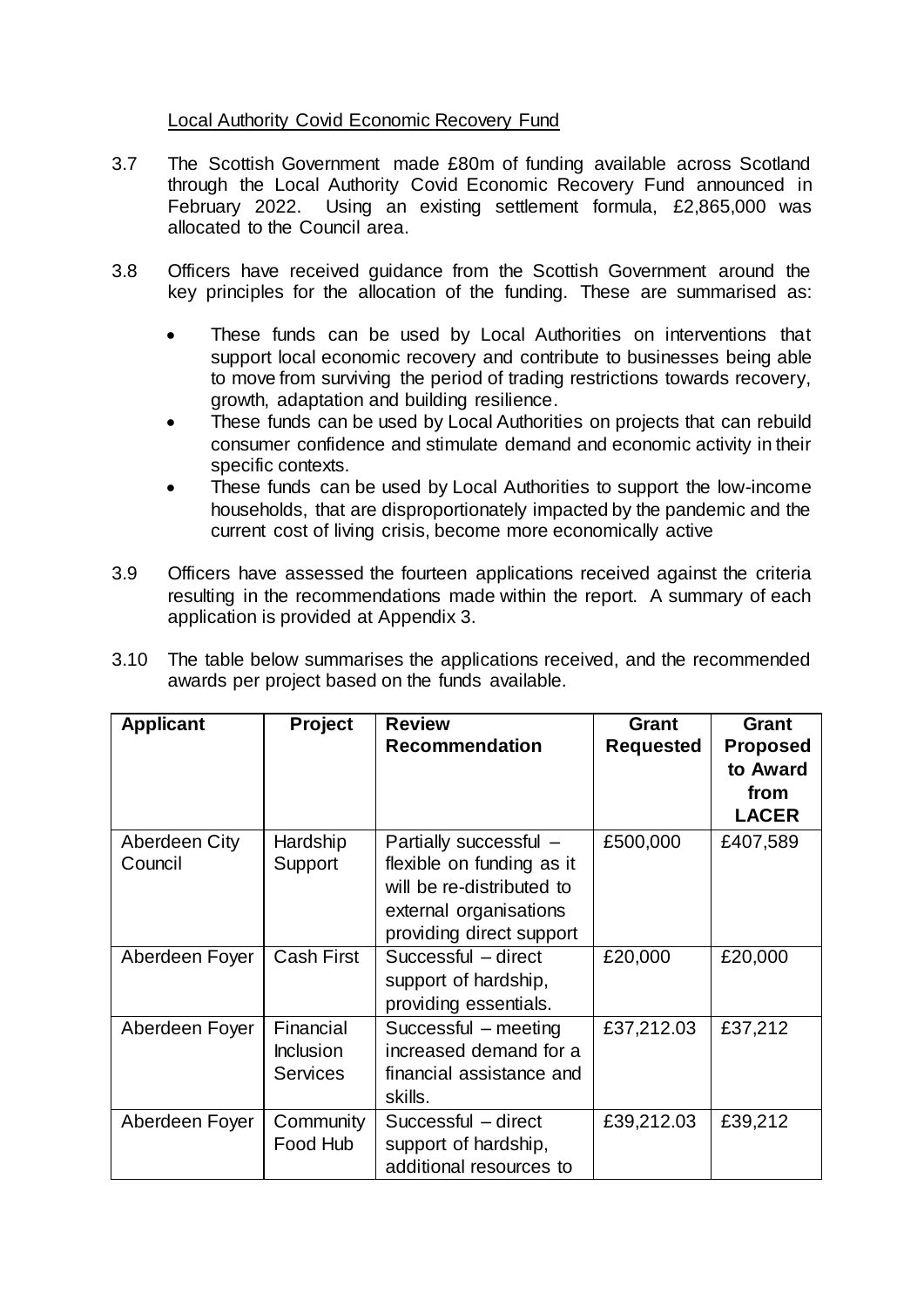| <b>Applicant</b>     | <b>Project</b>         | <b>Review</b>                                  | Grant            | Grant           |
|----------------------|------------------------|------------------------------------------------|------------------|-----------------|
|                      |                        | <b>Recommendation</b>                          | <b>Requested</b> | <b>Proposed</b> |
|                      |                        |                                                |                  | to Award        |
|                      |                        |                                                |                  | from            |
|                      |                        |                                                |                  | <b>LACER</b>    |
|                      |                        | meet increasing                                |                  |                 |
|                      |                        | demand for food                                |                  |                 |
|                      |                        | parcels.                                       |                  |                 |
| Aberdeen City        | Creative               | Successful – support of                        | £95,000          | £95,000         |
| Council              | <b>Incubator</b>       | economic recovery,                             |                  |                 |
|                      | Feasibility            | innovative approach                            |                  |                 |
|                      | Study                  | with a focus on Cultural                       |                  |                 |
|                      |                        | sector.                                        |                  |                 |
| Elevator             | Aberdeen               | Unsuccessful - stated                          | £597,840         | £0              |
|                      | City StrE3t            | objectives unlikely to be                      |                  |                 |
|                      |                        | met within short                               |                  |                 |
|                      |                        | timescale available.                           |                  |                 |
| Elevator             | <b>Business</b>        | Unsuccessful - no                              | £675,700         | £0              |
|                      | Gateway                | clear additionality, nor                       |                  |                 |
|                      | Start-up               | direct targeted support                        |                  |                 |
|                      | and                    | for economic recovery                          |                  |                 |
|                      | Innovation             | of those businesses                            |                  |                 |
|                      | Grants                 | affected by Covid                              |                  |                 |
|                      |                        | impact                                         |                  |                 |
| Elevator             | <b>Business</b>        | Unsuccessful - no clear                        | £272,400         | £0              |
|                      | Gateway<br>Re-ignition | additionality, did not<br>directly address the |                  |                 |
|                      |                        | fund principles                                |                  |                 |
| Aberdeen             | Aberdeen               | Successful - fully                             | £1,924,440       | £1,924,440      |
| <b>Inspired</b>      | Gift                   | supporting fund's                              |                  |                 |
|                      | Card/Scotl             | principles. Provides                           |                  |                 |
|                      | and Loves              | support to targeted                            |                  |                 |
|                      | Local                  | households receiving                           |                  |                 |
|                      |                        | Council Tax reduction,                         |                  |                 |
|                      |                        | and enabling a                                 |                  |                 |
|                      |                        | significant cash injection                     |                  |                 |
|                      |                        | to local businesses to                         |                  |                 |
|                      |                        | increase consumer                              |                  |                 |
|                      |                        | confidence                                     |                  |                 |
| <b>Robert Gordon</b> | Enterprise             | Unsuccessful - project                         | £40,000          | £0              |
| University           | School                 | failed to make clear                           |                  |                 |
|                      |                        | links to the LACER                             |                  |                 |
|                      |                        | principles.                                    |                  |                 |
| <b>CFINE</b>         | $CFINE -$              | Successful – support of                        | £76,147          | £76,147         |
|                      | staff cost,            | hardship principle.                            |                  |                 |
|                      | fuel                   |                                                |                  |                 |
|                      | vouchers &             |                                                |                  |                 |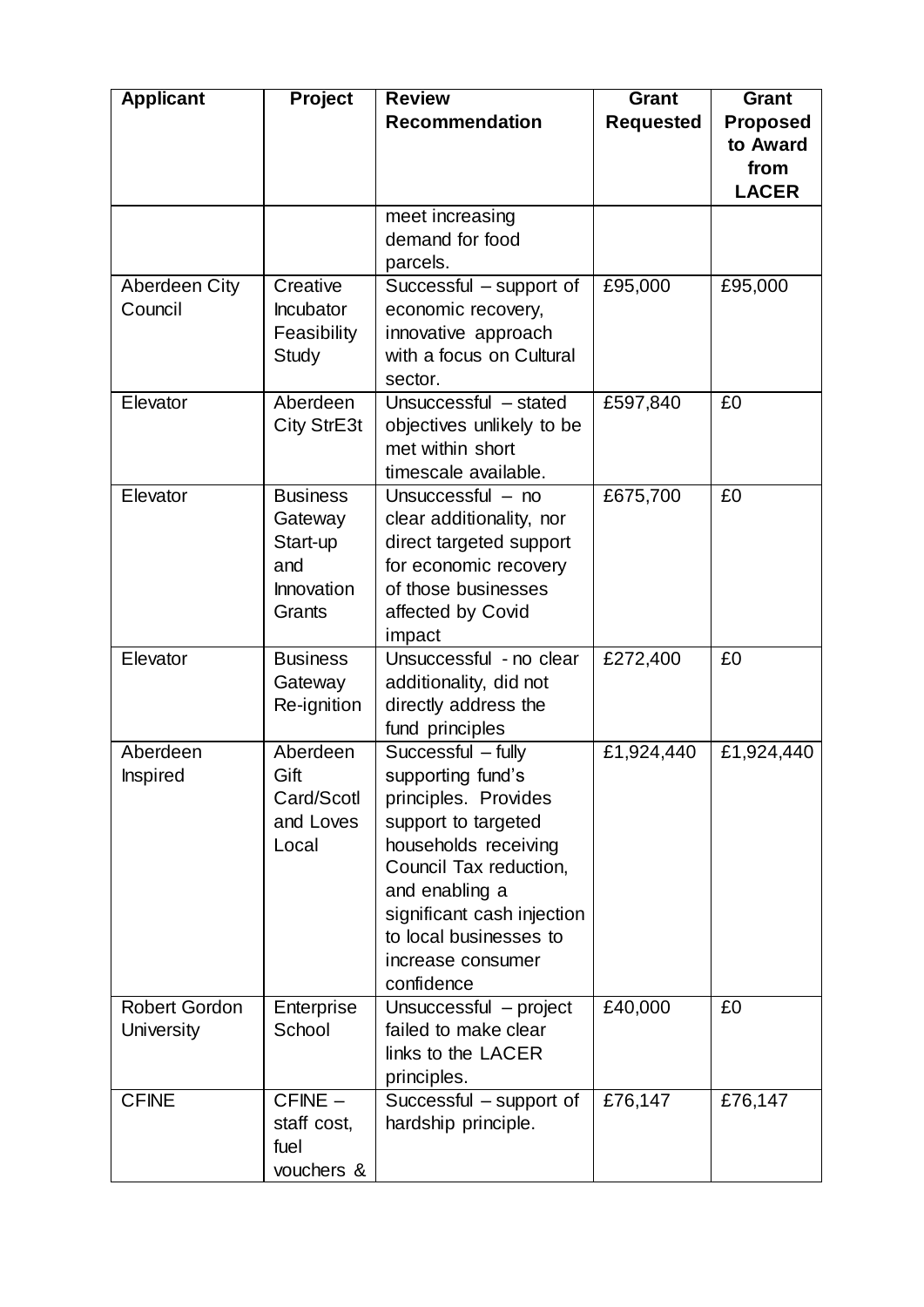| <b>Applicant</b>                                | <b>Project</b>                                                         | <b>Review</b><br><b>Recommendation</b>                                                                              | <b>Grant</b><br><b>Requested</b> | <b>Grant</b><br><b>Proposed</b><br>to Award<br>from<br><b>LACER</b> |
|-------------------------------------------------|------------------------------------------------------------------------|---------------------------------------------------------------------------------------------------------------------|----------------------------------|---------------------------------------------------------------------|
|                                                 | membershi<br>ps                                                        |                                                                                                                     |                                  |                                                                     |
| <b>ABERNecessiti</b><br>es                      | <b>Brighter</b><br>Future                                              | Successful - strong<br>support of fund<br>principles                                                                | £115,400                         | £115,400                                                            |
| Gray's School<br>of Arts                        | Use of<br>vacant city<br>centre<br>units for<br>cultural<br>activities | Successful – supporting<br>economic recovery and<br>increasing footfall in the<br>city centre                       | £150,000                         | £150,000                                                            |
| Grampian<br>Regional<br><b>Equality Council</b> | Establishin<br>g a global<br>vibrant hub                               | Unsuccessful - project<br>at early stages and<br>unable to demonstrate a<br>clear fit with the LACER<br>principles. | £90,800                          | £0                                                                  |
| <b>Grant request</b><br>Total                   |                                                                        |                                                                                                                     | £3,709,711                       | £2,865,000                                                          |

## U.K Shared Prosperity Fund

- 3.11 The UK Government published the UK Shared Prosperity Fund prospectus on 13<sup>th</sup> April 2022 alongside indicative funding allocations for each Local Authority within the United Kingdom based upon a methodology calculation. Based on this methodology Aberdeen City received an indicative allocation of £7,156,832 covering an initial three year period. This is made up of £1,235,919 for Multiply and £5,920,913 for the core UK Shared Prosperity Fund. The Multiply element of funding is ringfenced for adult numeracy skills provision.
- 3.12 The core UK Shared Prosperity Fund element can be used across three priority areas:
	- Community and Place
	- Supporting Local business
	- People and Skills Requirement re investment plan and proposed structures
- 3.13 In order to access the funding Local Authorities must develop and submit Investment Plans by the 1st of August 2022. The Investment Plan will outline the key priority areas for investment of the fund. Following submission of the Investment Plan it will be considered by the UK Government prior to subsequent approval.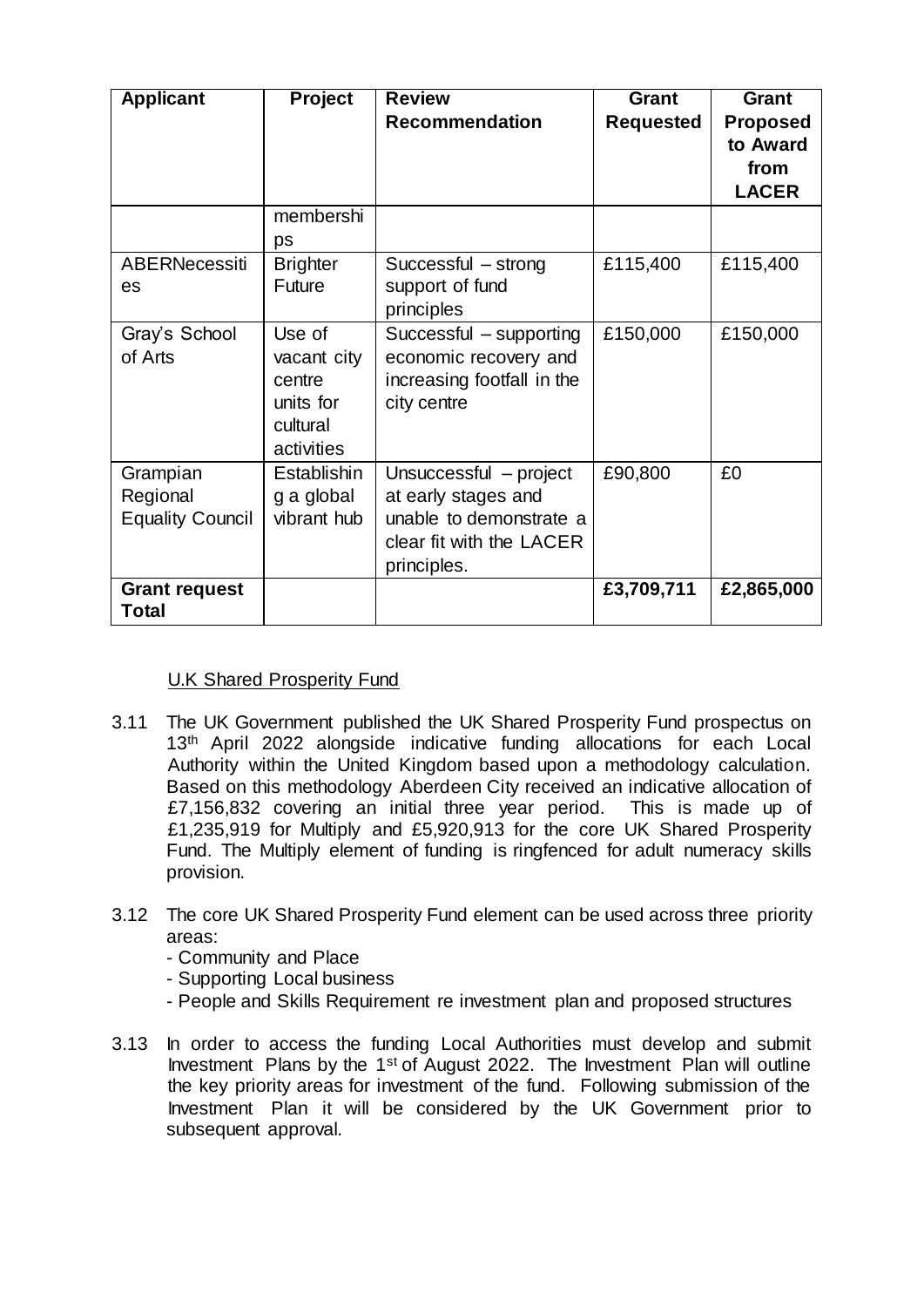3.14 Once the Investment Plan has been approved there are three routes to spending the fund: 'Challenge Funds', 'Procurement' or 'in-house'. All spend will require Committee approval prior to commencement. Further reports will be brought to Committee ensuring that Elected Members have full oversight over the allocation of the UK Shared Prosperity Fund.

#### **4. FINANCIAL IMPLICATIONS**

- 4.1 For Place Based Investment Programme the full £847,000 must be committed by 31st March 2023 and this is considered to be a commitment of expenditure which can be evidenced by a fully awarded contract or commencement of works. The eligible costs for which the grant can be used are capital costs incurred by the local authority or third parties which are in line with the main objectives of the fund. These costs must be additional to that which is already or would otherwise be allocated to the 2022/23 budget. The Programme is therefore not a substitute for existing or committed spend. All projects recommended to receive funds have demonstrated that they can satisfy the 31<sup>st</sup> March 2023 deadline.
- 4.2 Any Place Based Investment Programme funds which remain uncommitted at 31<sup>st</sup> March 2023 will be expected to be recalled by the Scottish Government.
- 4.3 The proposed gift card to eligible households raised concerns about a potential impact on any means-tested benefits which those households are in receipt of. Advice from HMRC and from Child Poverty Action Group has confirmed that the gift card would be considered as "local welfare assistance" and therefore would be disregarded for all means tested benefits.

## **5. LEGAL IMPLICATIONS**

5.1 Grant Agreements will be put in place between Aberdeen City Council and those external organisations which are awarded funding and analysis of subsidy control will be undertaken.

#### **6. ENVIRONMENTAL IMPLICATIONS**

6.1 There are no direct environmental implications arising from the recommendations of this report

## **7. RISK**

7.1 The assessment of risk contained within the table below is considered to be consistent with the Council's Risk Appetite Statement.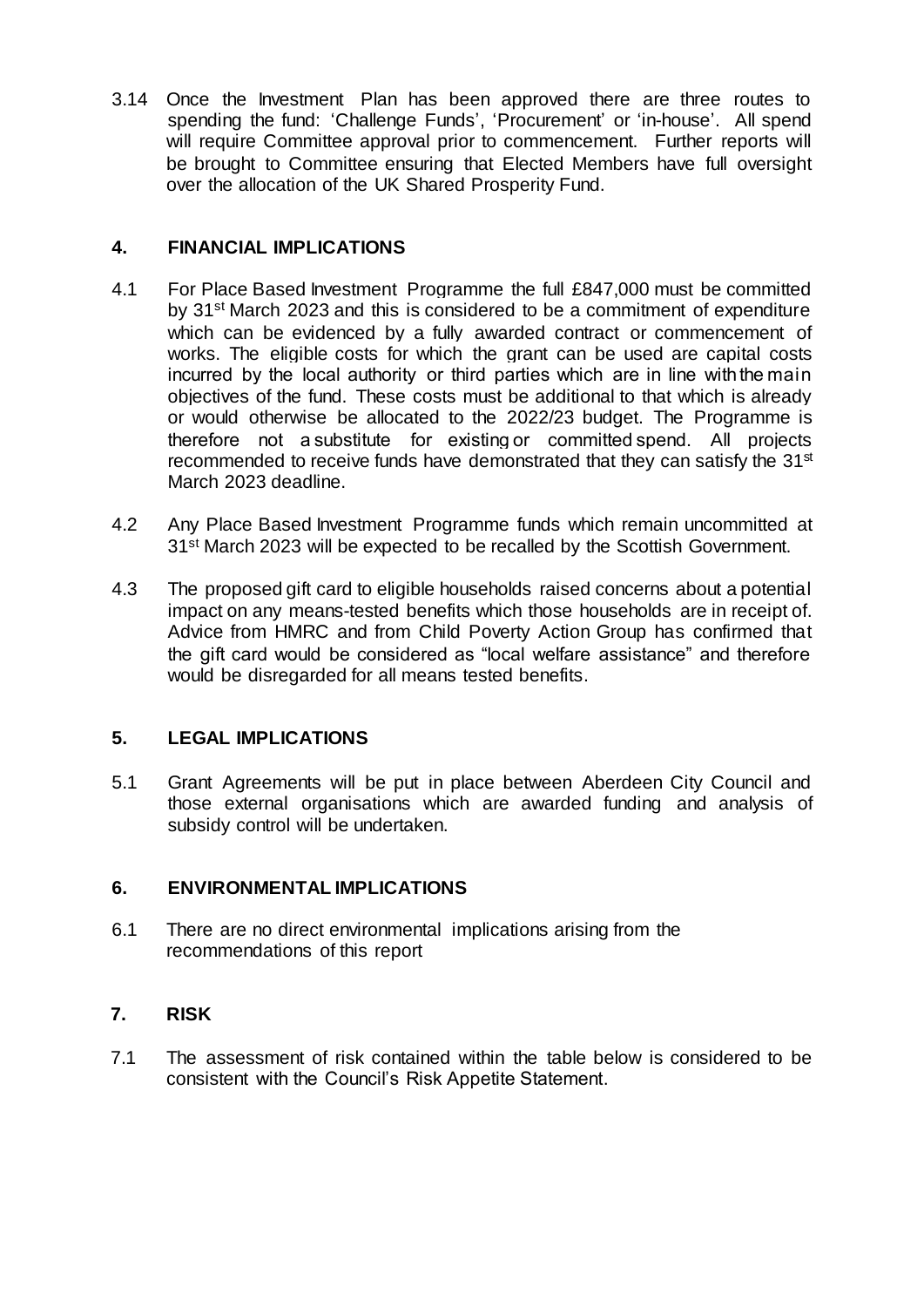| Category                        | <b>Risks</b> | <b>Primary Controls/Control</b><br><b>Actions to achieve</b><br><b>Target Risk Level</b>                                  | <i><b>*Target</b></i><br><b>Risk Level</b><br>(L, M or H)<br>*taking into<br>account<br>controls/control<br>actions | *Does<br><b>Target Risk</b><br><b>Level</b><br><b>Match</b><br><b>Appetite</b><br>Set? |
|---------------------------------|--------------|---------------------------------------------------------------------------------------------------------------------------|---------------------------------------------------------------------------------------------------------------------|----------------------------------------------------------------------------------------|
| <b>Strategic</b><br><b>Risk</b> |              | No significant risk<br>identified                                                                                         |                                                                                                                     | <b>Yes</b>                                                                             |
| <b>Compliance</b>               |              | <b>Grant Agreements with</b><br>regular monitoring by<br><b>Officers</b>                                                  |                                                                                                                     | <b>Yes</b>                                                                             |
| <b>Operational</b>              |              | No significant risk<br>identified                                                                                         |                                                                                                                     | <b>Yes</b>                                                                             |
| <b>Financial</b>                |              | Grant Agreements with<br>regular monitoring by<br>Officers. Approval of<br>grant funding subject to<br>Committee decision |                                                                                                                     | <b>Yes</b>                                                                             |
| <b>Reputational</b>             |              | No significant risk<br>identified                                                                                         |                                                                                                                     | Yes                                                                                    |
| <b>Environment</b><br>/ Climate |              | No significant risk<br>identified                                                                                         |                                                                                                                     | <b>Yes</b>                                                                             |

## **8. OUTCOMES**

|                           | <b>Aberdeen City Local Outcome Improvement Plan</b>         |
|---------------------------|-------------------------------------------------------------|
|                           |                                                             |
| Prosperous Economy        | All applicants were requested to detail the contribution of |
| <b>Stretch Outcomes</b>   | their project to the LOIP as part of the application        |
|                           | process.                                                    |
| Prosperous People Stretch | All applicants were requested to detail the contribution of |
| Outcomes                  | their project to the LOIP as part of the application        |
|                           | process.                                                    |
| Prosperous Place Stretch  | All applicants were requested to detail the contribution of |
| <b>Outcomes</b>           | their project to the LOIP as part of the application        |
|                           | process.                                                    |
|                           |                                                             |
| <b>Regional and City</b>  | The External Funding Plan identifies existing               |
| <b>Strategies</b>         | strategies for which external funds shall be sought to      |
|                           | support implementation and delivery.                        |
|                           |                                                             |
|                           |                                                             |
|                           | The Investment Plan for the UK Shared Prosperity            |
|                           | Fund will provide a mix of local and regional targeted      |
|                           | approaches using existing local and regional                |
|                           | partnerships.                                               |
|                           |                                                             |

# **9. IMPACT ASSESSMENTS**